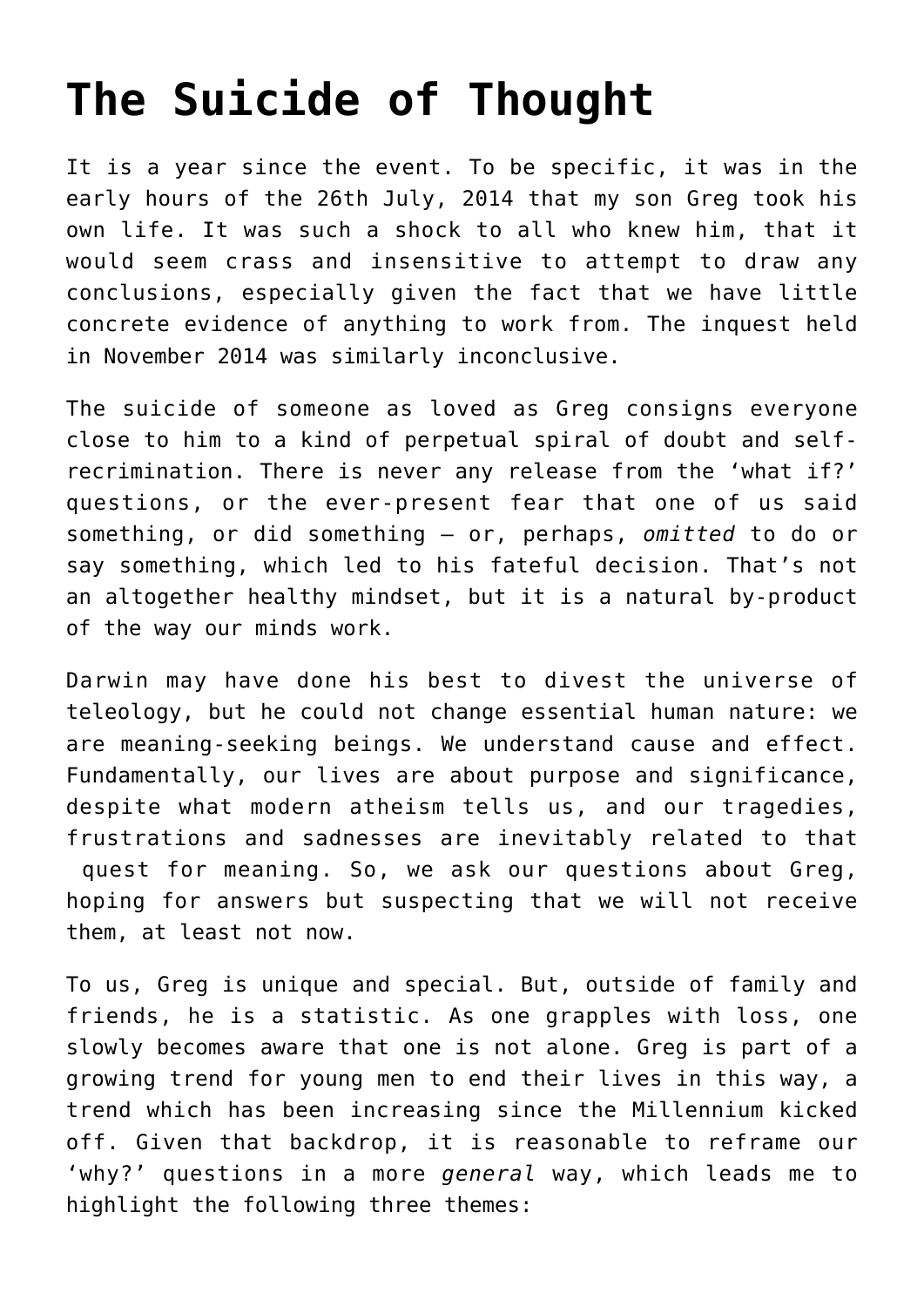## **(1) Self-worth**

The dominant worldview within our educational system teaches our kids that the physical (natural) world is all there is. Naturalism may be nothing more than presuppositions, but it is taught explicitly and implicitly as if it were somehow 'scientific', and the prevailing mantra is that 'scientific' knowledge somehow trumps all other views of the world. Children are not taught to be skeptical about such views: indeed, all skepticism is focused solely and relentlessly on those other sources of truth which atheists disavow.

According to this view, there is no 'soul', which means that there is no *essential* difference between a human being and a [Purple Sea Urchin](http://tolweb.org/treehouses/?treehouse_id=4879). The consequent evisceration of *value* from a person means that we may only discover a sense of selfworth through what we *do* or what we *acquire* – and if those things are lacking, then any residual basis for our selfimage has evaporated. We are soulless meat-bags with access to designer clothes, but that's it.

#### **(2) Powerlessness**

Naturalism may have killed off the soul, but it has also destroyed our sense of *mind*. If all the mind is, is the function of the physical brain, then our profoundest thoughts and most creative insights are merely the product of the chemical stew and electrical activity of synapses and nerve fibres. We may *act* as if we are free agents, but actually what we *think* is going on in our mind is a mere chimera, an illusion foisted upon us by organic stuff which is doing whatever organic stuff does. And if everything is determined by physics, then there's no libertarian free will, no personal choice, and no *real* "I". We are plugged into the Matrix with only one way of escape.

Interestingly, most atheistic naturalists that I have met seem to have little to say about the consequences of these views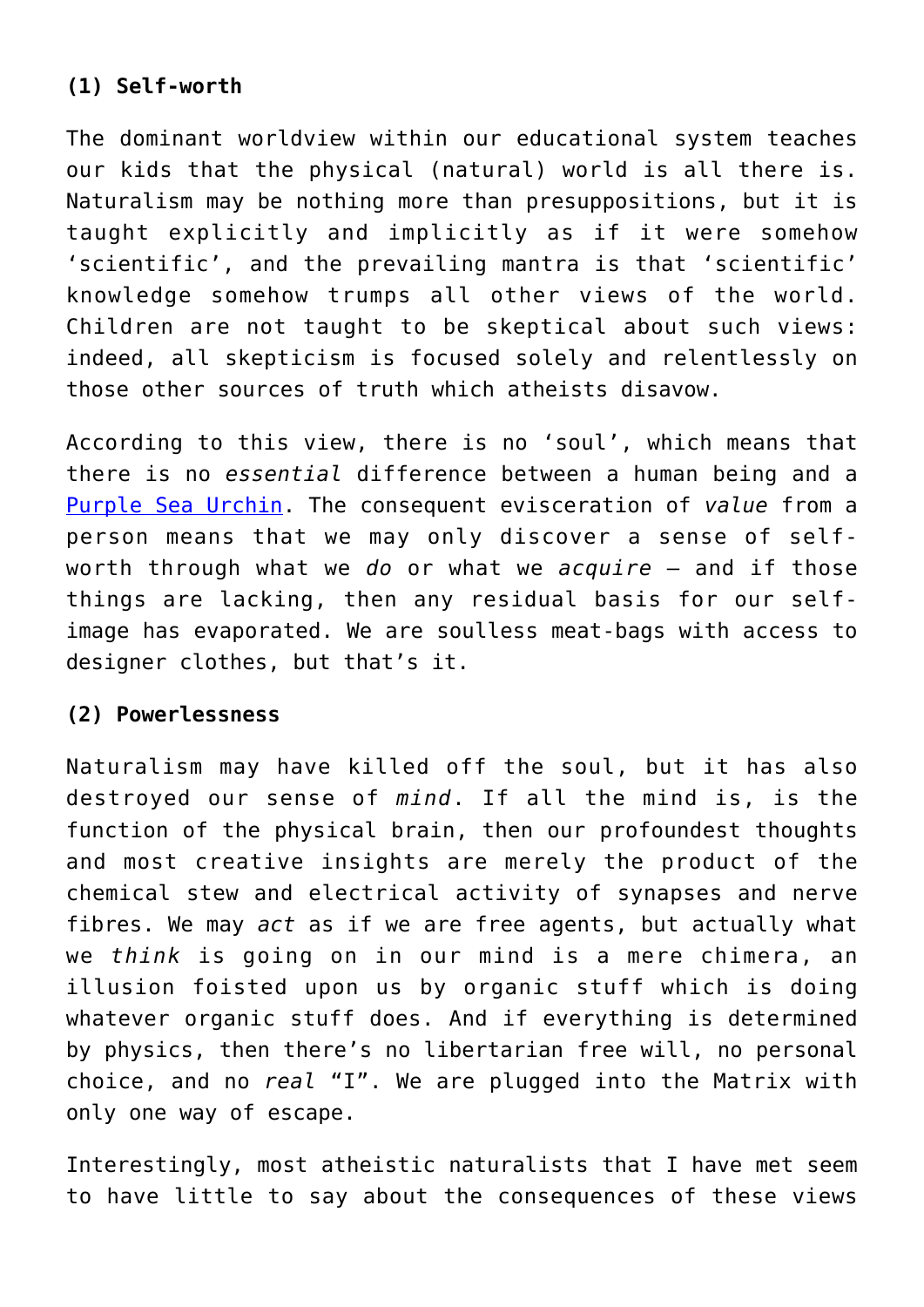for the much-vaunted claims of empiricism within the context of scientific endeavour. They proceed on the basis of faith.

#### **(3) Future**

[Post-modernism](http://www.4truth.net/fourtruthpbscience.aspx?pageid=8589952923) has already robbed us of the past. The past is merely a subjective gloss which we may paint over halfremembered events that someone else has already edited. Indeed, from a naturalistic perspective, we may never have any confidence that we have *ever* known the past: there is a sense, a memory left in our brain which may actually not correlate with any facet of reality. How could we know?

That is nihilistic enough, but modern atheism denies us hope for the future too. You don't need to take my word for it, [Bertrand Russell](http://www.etsjets.org/files/JETS-PDFs/8/8-4/BETS_8_4_139-158_Weigel.pdf) was most eloquent about the matter:

*That Man is the product of causes which had no prevision of the end they were achieving; that his origin, his growth, his hopes and fears, his loves and his beliefs, are but the outcome of accidental collocations of atoms; that no fire, no heroism, no intensity of thought and feeling, can preserve an individual life beyond the grave; that all the labors of the ages, all the devotion, all the inspiration, all the noonday brightness of human genius, are destined to extinction in the vast death of the solar system, and that the whole temple of Man's achievement must inevitably be buried beneath the debris of a universe in ruins—all these things, if not quite beyond dispute, are yet so nearly certain, that no philosophy which rejects them can hope to stand. Only within the scaffolding of these truths, only on the firm foundation of unyielding despair, can the soul's habitation henceforth be safely built.*

So, what, really, is the purpose of all this teeming life, commerce and activity? All of it is destined for the junkheap, and in a little while our best efforts will disintegrate in the blast of the solar wind. So runs the prevailing